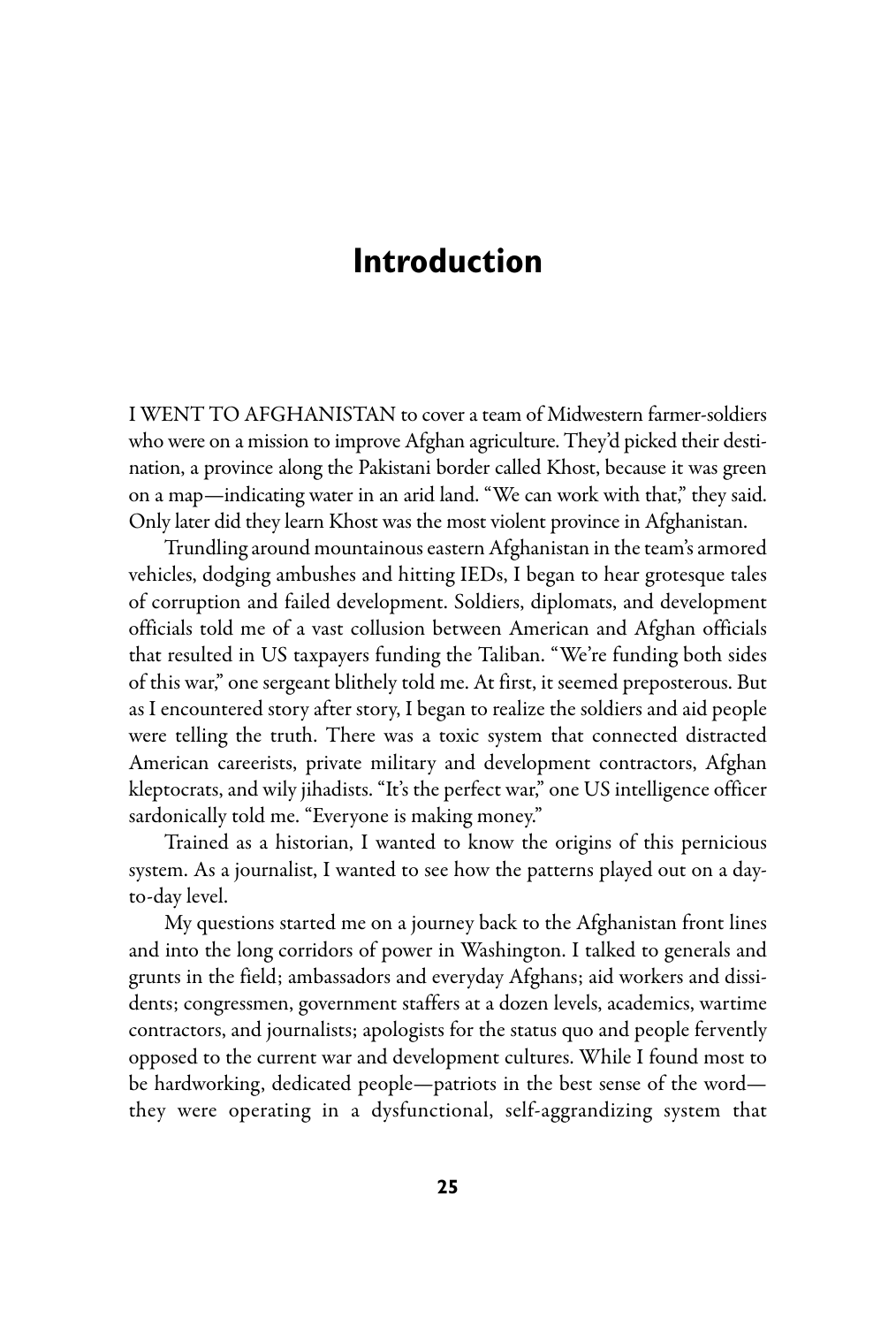## **26** INTRODUCTION

demanded short-term results in a war with generational timelines. The perfect war might have worked for the beneficiaries of the system, but it was for the most part catastrophic for the Afghan people and the American taxpayers.

\* \* \*

My subsequent coverage of a number of development teams operating in eastern Afghanistan provided a great window into the whole spectacle of counterinsurgency, from combat and conflict-zone development to interagency initiatives and cross-cultural interactions. I discovered that war and development policies that sounded so foolproof from the podiums of Washington played out much differently on the front lines of Afghanistan. I observed the voraciousness of a corrupt Afghan government manipulating an arrogant, ADDafflicted American bureaucracy. I learned that the linkage between third-world development and US national security that foreign-aid lobbyists peddled to American policymakers was a faith-based doctrine with almost no foundation in research. Development experts told me that foreign aid might be the right thing to do for humanitarian purposes, but there was little data to indicate it made America safer. Indeed, some research indicated poorly administered foreign aid actually destabilized countries. Like Afghanistan.

So *Funding the Enemy: How US Taxpayers Bankroll the Taliban* depicts what I experienced and what I learned. Following a generally chronological order, the book explores the roots of the problem in the post-9/11 US government decision to ally with Afghan warlords who were tied to their centuriesold tribal culture and the international opium trade. The decision provided a cheap way to subdue Afghanistan as the Bush administration raced toward the ill-starred Iraq invasion. But the devil's bargain in Afghanistan fostered a culture of corruption, fueled by a rampant opium industry and massive sums extorted from US development and military logistics contracts.

With the United States focused on Iraq, the strategy in Afghanistan shifted repeatedly—almost a strategy *du jour* as commanders and mission directors rotated in and out on absurdly short tours of duty. As the Afghan insurgency flared, Washington executed the typical bureaucratic response to a problem: throw money at it. But it just made it worse. More money, more corruption, more insecurity. Attracted to the increased appropriations, the gunsand-aid crowd flocked to Afghanistan, engendering the "Kabubble," wartime Kabul awash with international aid money and the private military and development contractors who fed on it.